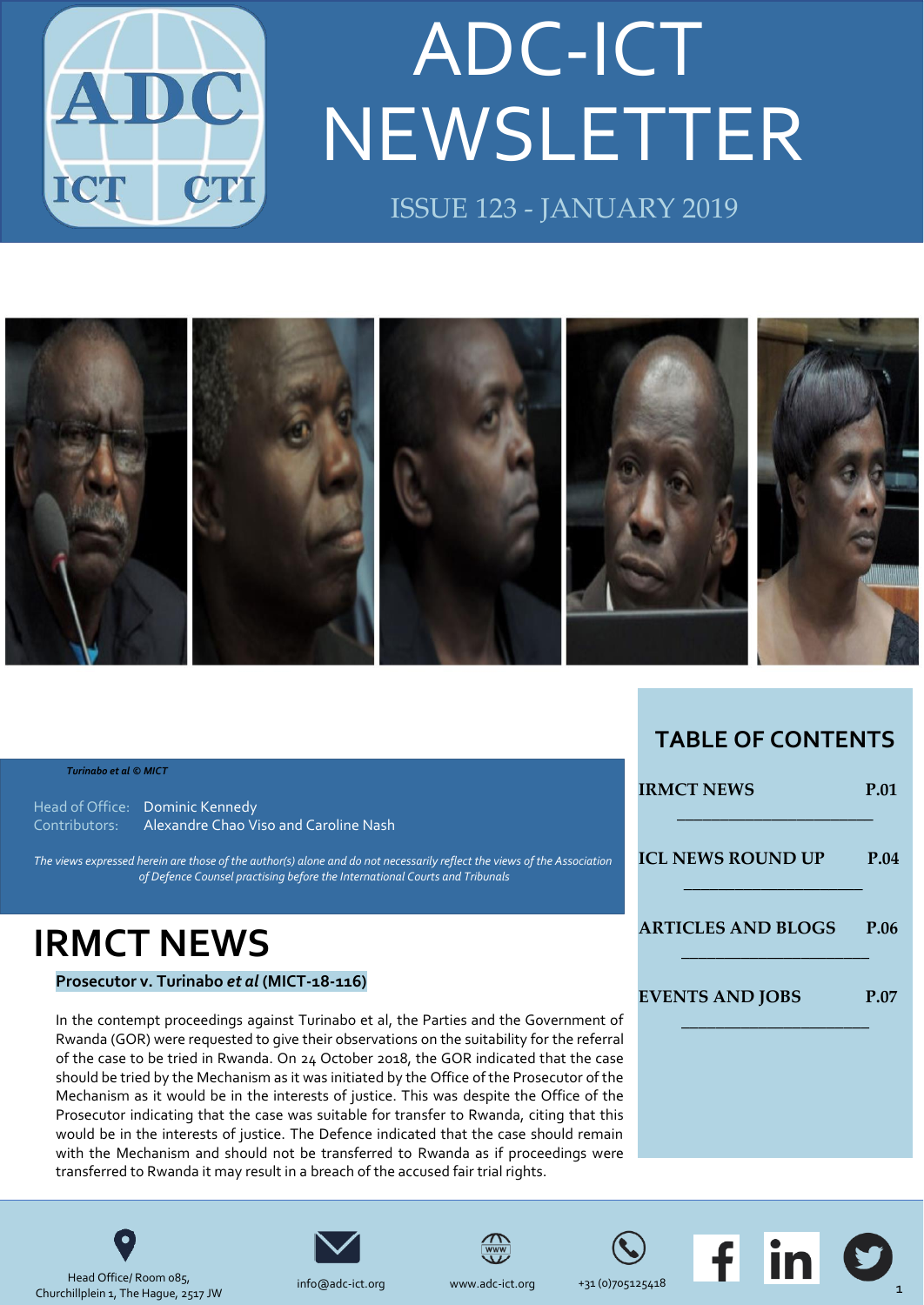On 7 December 2018, the Single Judge issued his [Decision](http://jrad.irmct.org/HPRMServiceAPI/Record/243436/file/document)  [on the Suitability of Referral of the Case.](http://jrad.irmct.org/HPRMServiceAPI/Record/243436/file/document) In his decision the Single Judge decided that the case should remain with the Mechanism as there would be a strong likelihood that the trial would commence and conclude more expeditiously if retained by the Mechanism. He also indicated that as the case has a close nexus to the on-going review proceedings in the Ngirabatware case this would facilities access of the parties to the relevant information in these two related cases.

On 13 December 2018, [a Status Conference](http://jrad.irmct.org/HPRMServiceAPI/Record/243824/file/document) was held at the Arusha Branch of the Mechanism. A number of issues were discussed included the disclosure of evidence and the conditions of detention.

On 24 December 2018, the Defence for Turinabo, Nzabonimpa and Fatuma filed a joint [Motion](http://jrad.irmct.org/HPRMServiceAPI/Record/243657/file/document) challenging the jurisdiction of the Mechanism. The Defence argued that the doctrine of joint criminal enterprise was not applicable to offences of contempt before the Mechanism and that this mode of liability was strictly reserved for alleged serious violations of the core crimes contained in the Statue of the ICTR and ICTY.

The Prosecution filed its response to the Defence Motion on 7 January 2019, stating that the Mechanism does have jurisdiction to try the accused under joint criminal enterprise for contempt cases. A decision on this Motion is still pending.

The Defence for [Nzabonimpa](http://jrad.irmct.org/HPRMServiceAPI/Record/243970/file/document) and [Munyeshuli](http://jrad.irmct.org/HPRMServiceAPI/Record/243779/file/document) filed submissions challenging the form of the indictment stating that the indictment lacks specificity and is unclear. The Defence allege that the accused should be aware of exactly what conduct constitutes the charges in the indictment. A decision on these motions is still pending.

No date has yet been set for trial.

### **Prosecutor v. Mladić (MICT-13-56)**

On 18 October 2018, Senior Judge William Sekule issued an [Order Assigning a Bench of the Appeals Chamber.](http://jrad.unmict.org/view.htm?r=242519&s=) Judge Sekule ordered the that the Appeals Chamber to be composed of Judge Lee G. Muthoga, Judge Vagn Prusse Joensen, and Judge Ben Emmerson.

On 16 November 2018, the Registry [ordered](http://jrad.unmict.org/view.htm?r=242865&s=) the United Nations Detention unit to be more stringent and cautious with the phone call regime of the detainee, and to listen to and summarise the phone calls 7 days before and 30 days after that date, following an incident where Mladić appeared to have directly participated in a televised talk show by using the non-privileged telephone line at the UNDU, by telephoning his son, who was present at the talk show and who invited the Detainee to speak on the show.

On 7 December 2018, Pre-Appeal Judge, Judge Prisca Matimba Nyambe ordered an issuing of public redacted versions of Rule 75 and Rule 86 [Decisions.](http://jrad.unmict.org/view.htm?r=243441&s=) Judge Nyambe noted the judgement issued by Trial Chamber I of the ICTY on 22 November 2017 and that the Defence representing Ratko Mladić and the OTP have appealed against the Trial Judgement.

On 31 December 2018, the Defence submitted [a motion](http://jrad.unmict.org/view.htm?r=243773&s=) to the Appeals Chamber to admit new evidence for the appeal case. The motion included the new evidence of a transcript from 6 September 2017, which is argued could have impacted the Trial Chamber's verdict if it had been available.

The Appeals Chamber scheduled [a Status Conference](http://jrad.unmict.org/view.htm?r=243793&s=) for 18 February 2019. The previous status conference was held on 6 November 2018, with Judge Nyambe presiding. The topic of Mladić's state of health and physical condition in the Detention Unit was raised.

### **Prosecutor v. Ngirabatware (MICT-13-43)**

On 3 October 2018, the President of the Mechanis[m ordered](http://jrad.irmct.org/HPRMServiceAPI/Record/242789/file/document) the Defence to make submissions on what they consider necessary to prepare for the review hearing in order to manage the review proceedings effectively. The Defence submitted that the Review Hearing should be adjourned until the completion of the Turinabo et al proceedings as they are intrinsically linked to the on-going review proceedings.

On 8 November 2018, the Appeals Chamber [ordered](http://jrad.irmct.org/HPRMServiceAPI/Record/242789/file/document) the Defence to make submissions on whether there are grounds for reconsideration of the Review Decision made the Appeals Chamber in this case. On 10 November 2018, the Defence submitted that there were no grounds for reconsideration of the Review Decision, that the Defence is willing to proceed with proving the existence of the new fact and that the Defence will present its case at such time as determined by the Appeals Chamber.

On 7 December 2018, the Appeals Chamber [decided](http://jrad.irmct.org/HPRMServiceAPI/Record/243438/file/document) that there are exceptional circumstances in the case which justify an extension of time to allow Ngirabatware additional time to conduct further preparation for the review hearing but that Ngirabatware bears the burden to prove the new fact and that he must be prepared to proceed irrespective of the status of the Turinabo et al case by September 2019.









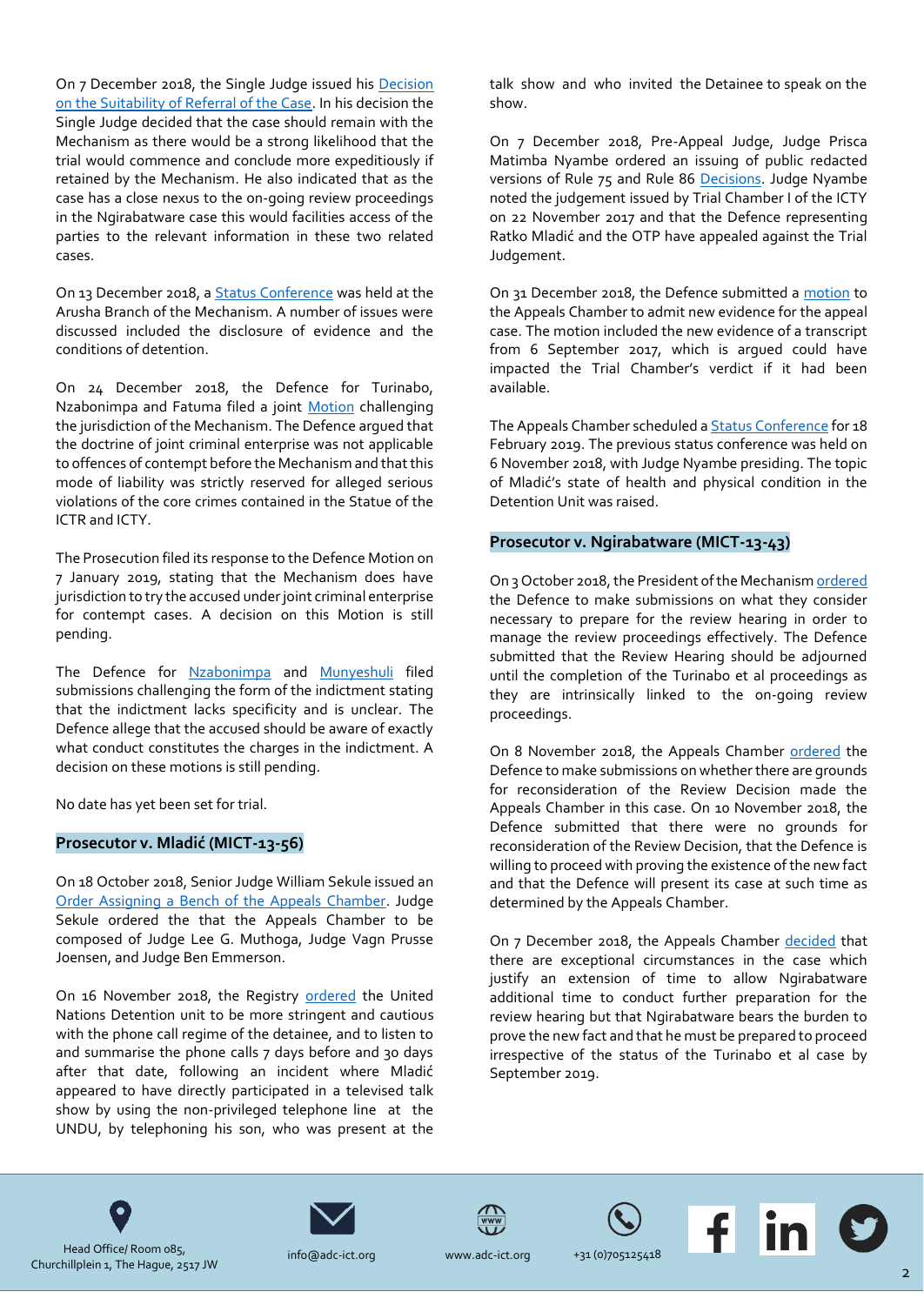### **Prosecutor v. Karadžić (MICT-13-55)**

On 6 November 2018, the President of the Mechanism, Judge Meron, issued a [Decision](http://jrad.unmict.org/view.htm?r=242783&s=) on the Prosecution Motion to Disqualify Judge Jean-Claude Antonetti.

The Defence [requested](http://jrad.unmict.org/view.htm?r=242477&s=) for Judge William Sekule to be removed from the appeal process in his trial on 15 October 2018. The Defence argued that Judge Sekule could not be unbiased due to his previous placement as a judge that convicted former Bosnian Serb Army officers Vujadin Popović, Ljubisa Beara, Drago Nikolić, Vinko Pandurević and Radivoje Miletić and the former Bosnian Serb security and intelligence chief, Zdravko Tolimir. They were convicted for participating at Srebrenica.

On 2 December 2018, the Defence filed [a Motion for Binding](http://jrad.unmict.org/view.htm?r=243425&s=)  [Order Against the United States of America,](http://jrad.unmict.org/view.htm?r=243425&s=) wherein it asked the Chamber to compel the Government of the US to hand over "all cables or reports of the National Security Agency or CIA reflecting words spoken by or attributed to Radovan Karadzic from 9-31 July 1995", as they would be highly relevant to their case.

This motion was not supported by the Prosecution, who in a [Response](http://jrad.unmict.org/view.htm?r=243494&s=) stated that the motion should be denied on the grounds that the material sought does not exist, therefore not meeting the "exceptional circumstances" threshold for a binding order at the appellate stage, and that in any event the material would not be relevant to the case. The US government also asked the Appellant's motion to be denied in its [Response,](http://jrad.unmict.org/view.htm?r=243643&s=) for similar reasons, but stated that they had found a document they would hand in if necessary.

On 27 December 2018, the Appellant filed a [Reply Brief.](http://jrad.unmict.org/view.htm?r=243653&s=) Therein, the Defence asked the Appeal Chamber to invite the United States to provide a sworn declaration from a responsible official from the National Security Agency explaining how the search for records was conducted; as he is convinced more documents can be found and the US did not comply with its due diligence requirements. This motion was not opposed by the Prosecution in it[s Response.](http://jrad.unmict.org/view.htm?r=243792&s=)

On 11 January 2019, the United States government filed a ["Response of the United States of America to Appellant's](http://jrad.unmict.org/HPRMServiceAPI/Record/243965/file/document) [Reply Brief: Motion for Binding Order to the United States](http://jrad.unmict.org/HPRMServiceAPI/Record/243965/file/document)  [of America",](http://jrad.unmict.org/HPRMServiceAPI/Record/243965/file/document) wherein it stated that the "exceptional circumstances" required for the requested interim measure to be applicable were not present. As such, it requested the motion to be denied, but declared that they would be willing to send the document found upon issuance of a proper Order pursuant to Rule 76.

### **Prosecutor v. Stanišić and Simatović (MICT-15-96)**

The re-trial continued with the expected end of the Prosecution case after the scheduled appearance of the last Prosecution witness.

The Prosecution submitted a [Motion for Enforcement of](file:///C:/Users/Dominic/Desktop/jrad.unmict.org/view.htm%3fr=242456&s=)  [Order for Retrial,](file:///C:/Users/Dominic/Desktop/jrad.unmict.org/view.htm%3fr=242456&s=) in which they asked the Appeals Chamber to intervene in the case and revoke the limitation on new evidence set by the Trial Chamber on 2 February 2017. The Appeals Chamber issued a [Decision](http://jrad.unmict.org/HPRMServiceAPI/Record/243824/file/document) on this motion wherein it declared that it was not competent to hear such an appeal where certification had not been granted by the Trial Chamber, hence dismissing it.

### **Prosecutor v Augustin Ndindiliyimana et al (MICT-12-29-R)**

Francois-Xavier Nzuwonemeye was acquitted by the ICTR in 2014 and has been stranded in Arusha, Tanzania since his acquittal. Nzuwonemeye is one of several individuals who remain in Arusha after acquittal or after having served their sentences by the ICTR. Nzuwonemeye's family reside in France and he was transferred from France to the ICTR in 2000 when he was indicted for crimes he did not commit.

On 22 October 2018, the Single Judge issued [a Decision](http://jrad.unmict.org/view.htm?r=242709&s=) on the matter, wherein it denied the request made by the Defence to compel the Government of France to take him back, stating that the authority of the Mechanism in this case is extremely limited. On 17 December 2018, the Defence [appealed this decision;](http://jrad.unmict.org/view.htm?r=243565&s=) which is now pending.



## **ADC-ICT Annual Conference 2019** *International Criminal Law:*

.

**Saturday 16 February 2019 Marriott Hotel, The Hague**

*Beyond The Hague*





Head Office/ Room 085, Churchillplein 1, The Hague, 2517 JW





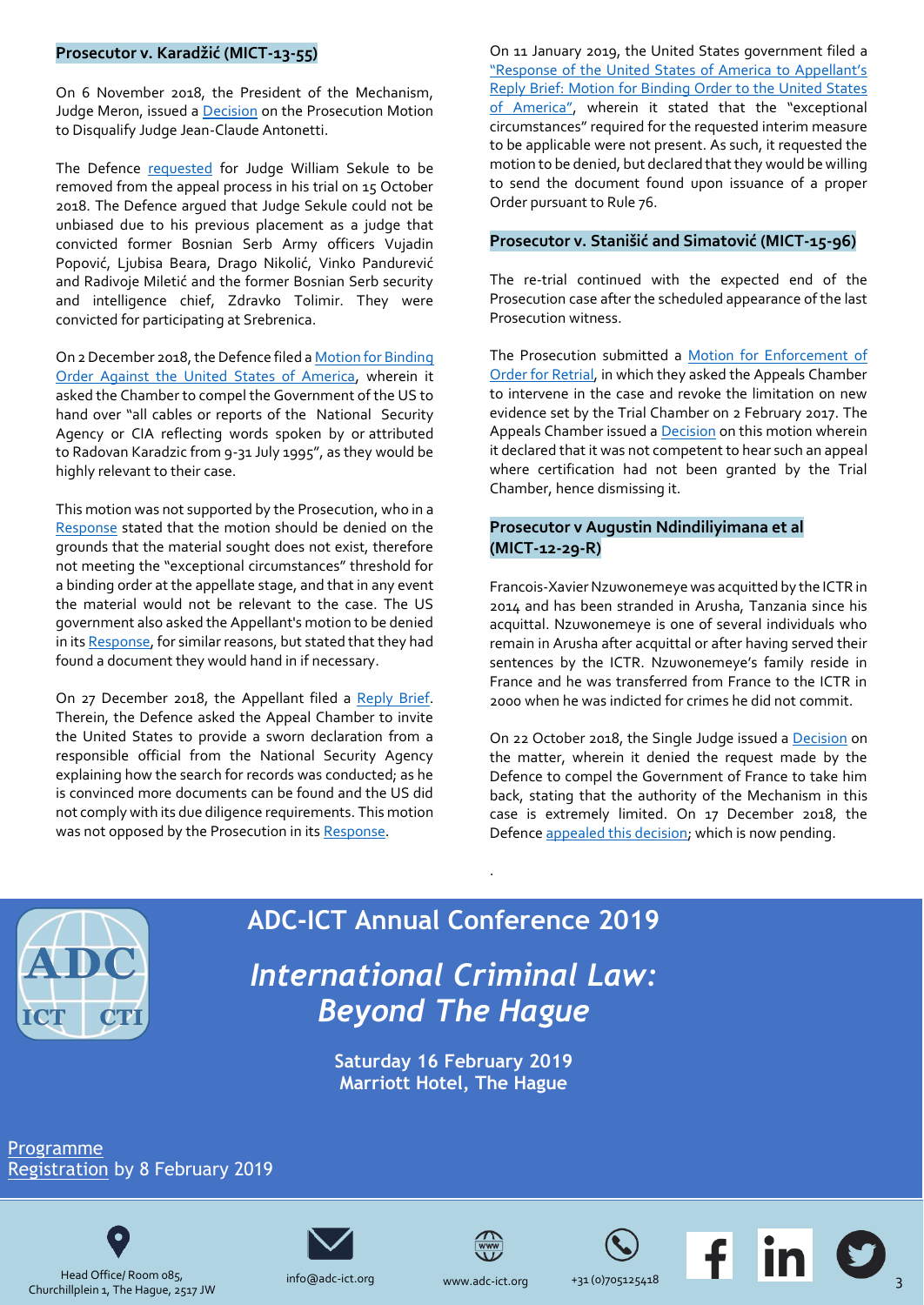# News Round-Up

<span id="page-3-0"></span>*Click on the box to read the full article* 

### . **ICC Appeals Chamber maintains Laurent Gbagbo and Charles Blé Goudé in custody,**  *ICC Press Release*

The Appeals Chamber of the International Criminal Court ("ICC" or "Court"), by majority, Judge Howard Morrison and Judge Piotr Hofmański dissenting, decided that Mr Laurent Gbagbo and Mr Charles Blé Goudé shall remain in ICC custody pending the Appeals Chamber's decision on the Prosecution's Appeal against the decision of ICC Trial Chamber I in relation to the [release of Mr Laurent Gbagbo and Mr Charles](https://www.icc-cpi.int/Pages/item.aspx?name=pr1429)  Blé Goudé following their acquittal.

**Justice Moves Ahead in the Central African Republic,** *Human Rights Watch*

.

On December 12, Patrice Edouard Ngaissona, a one-time self-declared political coordinator of [anti-balaka militias, was arrested in France on](https://www.hrw.org/news/2018/12/13/justice-moves-ahead-central-african-republic)  International Criminal Court (ICC) charges.

With his arrest, the prospects for justice for grave crimes committed during the Central African Republic's most recent crisis took a welcome step forward.

**Croatia Urged to Prohibit Denial of Ustasa Crimes,** *Balkan Insight*

The Simon Wiesenthal Centre, a prominent Jewish human-rights organisation, urged the Croatian authorities to ban books questioning established facts about crimes committed by the WWII fascist Ustasa movement.

The Jerusalem-based Simon Wiesenthal Centre on Wednesday urged the Croatian authorities to ban works which deny crimes committed by the [Ustasa regime in the Nazi-allied Independent](http://www.balkaninsight.com/en/article/wiesenthal-center-urges-croatian-authorities-to-prohibit-denial-of-ustasha-crimes-01-09-2019?utm_source=Balkan+Transitional+Justice+Daily+Newsletter+-+NEW&utm_campaign=48011e10c9-RSS_EMAIL_CAMPAIGN&utm_medium=email&utm_term=0_a1d9e93e97-48011e10c9-319753337)  State of Croatia state during World War II.

### **Libyan court-martial defies ICC after releasing war crimes suspect,** *The Citizen*

However, despite the ruling, the ICC has confirmed the arrest warrant against Mahmoud Al Werfalli remains in place. A Libyan military commander, accused of crimes against humanity by the International Criminal Court (ICC), has been released and the charges against [him dropped following a court-martial in the](http://www.atimes.com/article/legal-case-builds-for-trying-duterte-at-the-icc/)  eastern Libyan city of Benghazi.

### **Beijing fails bid to cut funds for UN's Myanmar probe,** *Myanmar Times*

[China's attempt to cut the funding for a United Nations evidence-gathering mechanism tasked with](http://time.com/5404328/myanmar-accountability-yanghee-lee/)  investigations on Myanmar's international crimes has failed as the UN finalises the budget. The UN General Assembly's budget committee approved US\$28 million for the mechanism, with a minor reduction of \$1 million from the original amount. China vainly called for halving the proposed budget during the negotiations, according to rights advocacy group, Human Rights Watch (HRW).





[info@adc-](mailto:dkennedy@icty.org)ict.org







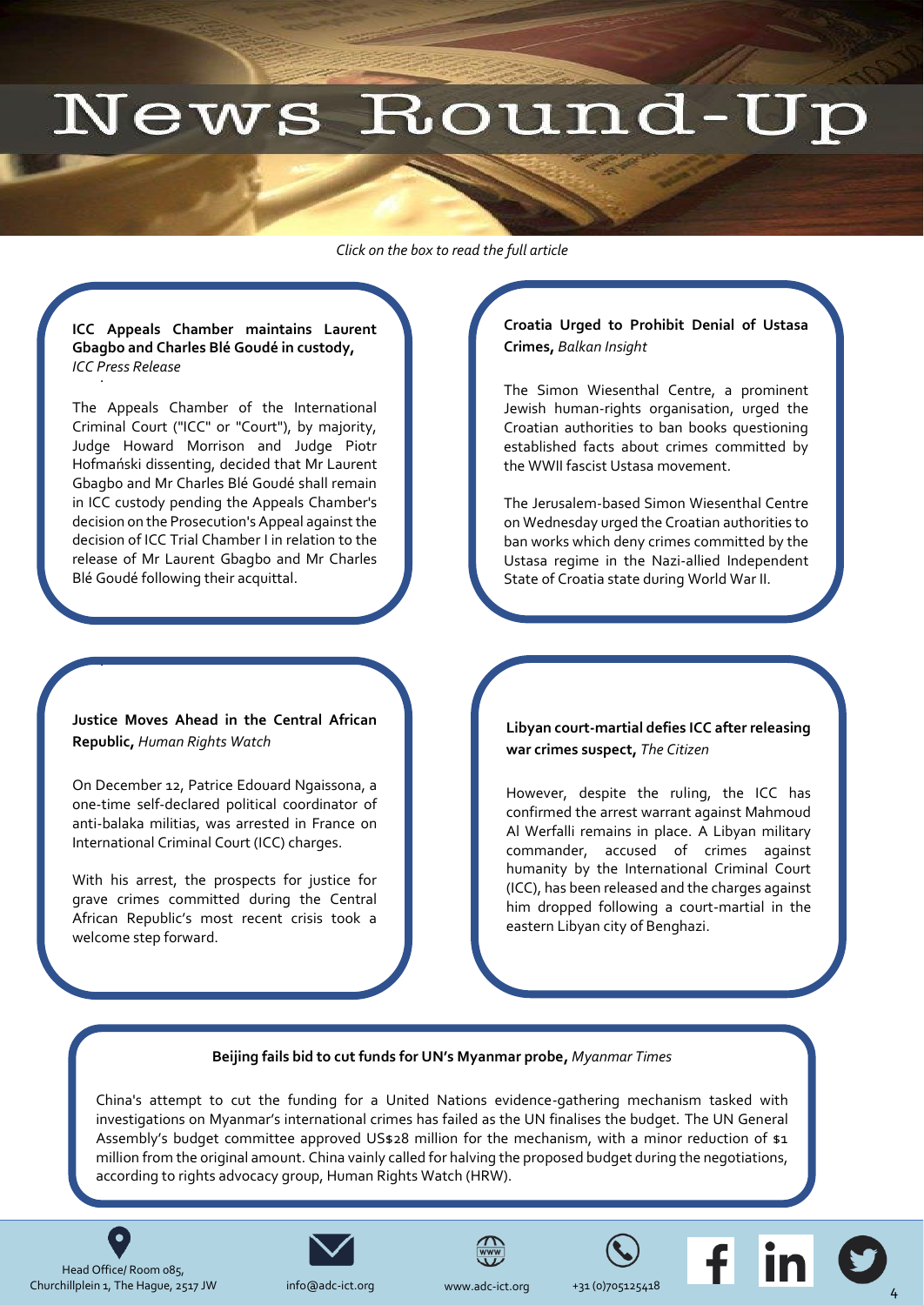**Attack on UN compound in Somalia may be 'violation of international humanitarian law',**  *UN News*

[United Nations Secretary-General António](https://news.un.org/en/story/2019/01/1029642)  Guterres strongly condemned Tuesday's attacks against the UN compound in Mogadishu, the capital of Somalia, saying that intentionally attacking UN personnel may constitute "a violation of international humanitarian law." Seven mortars landed inside the compound, injuring two UN staff members and one contractor.

### **Lawyers Take Fight for Syrian Reparations to Dutch Courts,** *Balkan Insight*

Lawyers say they are trying to locate witnesses, and potential suspects, among the thousands of Syrians who have sought refuge in the [Netherlands since the uprising against Bashar](http://www.balkaninsight.com/en/article/lawyers-take-fight-for-syrian-reparations-to-dutch-courts-01-04-2019)  al-Assad began in 2011.

Lawyers in the Netherlands are preparing to bring at least four cases before Dutch courts seeking damages on behalf of a number of Syrian citizens for pain and suffering caused during the Syrian war.

**UN warns Colombia over war crimes tribunal delays,** *Colombia Reports*

The United Nations called on Colombia to "urgently remove the obstacles" impeding a war crimes tribunal or risk being called out on failures to comply with an ongoing peace process.

[The so-called Special Jurisdiction for Peace](https://colombiareports.com/un-warns-colombia-over-war-crimes-tribunal-delays/)  (JEP) became the center of controversy again last week after conservative President-elect Ivan Duque called on changes to the procedural rules of the court.

### **[When Soldiers Go Back to Being Children,](https://foreignpolicy.com/2018/12/12/when-soldiers-go-back-to-being-children/)**  *Foreign Policy*

In the United Nations' most recent report on the protection of children during armed conflict, Secretary-General António Guterres delisted three armed forces that had previously been called out for their terrible track records: Sudanese government security forces, the Revolutionary Armed Forces of Colombia (FARC), and Saudi troops operating in Yemen. Their success in doing so may prove instructive.

### **[Khmer Rouge tribunal / 'Astonishing failure' or](https://sea-globe.com/khmer-rouge-tribunal-astonishing-failure-or-justice-for-millions/)  'justice for millions'?,** *Southeast Asia Globe*

The ECCC landed its first genocide conviction of high-level officers in the Pol Pot regime, but only after nearly 20 years and \$300m in costs. A looming judicial stalemate on the fate of two more cases could lead to the ECCC's termination – which might be welcomed by a nation grown weary of dwelling on its dark past.

On 16 November, the Extraordinary Chambers in the Courts of Cambodia (ECCC), pronounced senior regime leaders Khieu Samphan and Nuon Chea guilty of genocide.

**Duterte's War on Drugs Can't Escape International Law,** *The Diplomat*

The ICC says it will continue to study the complaints filed against Duterte in spite of his dismissal of the institution.

[Earlier this month, the International Criminal](https://thediplomat.com/2018/12/dutertes-war-on-drugs-cant-escape-international-law/)  Court (ICC) announced that it would continue to study complaints filed against Philippine President Rodrigo Duterte's war on drugs despite his unwillingness to recognize the legitimacy of the body. The announcement marks the continuation of international legal scrutiny around one of Duterte's most controversial policies as president.



 $\bullet$ 



[info@adc-](mailto:dkennedy@icty.org)ict.org

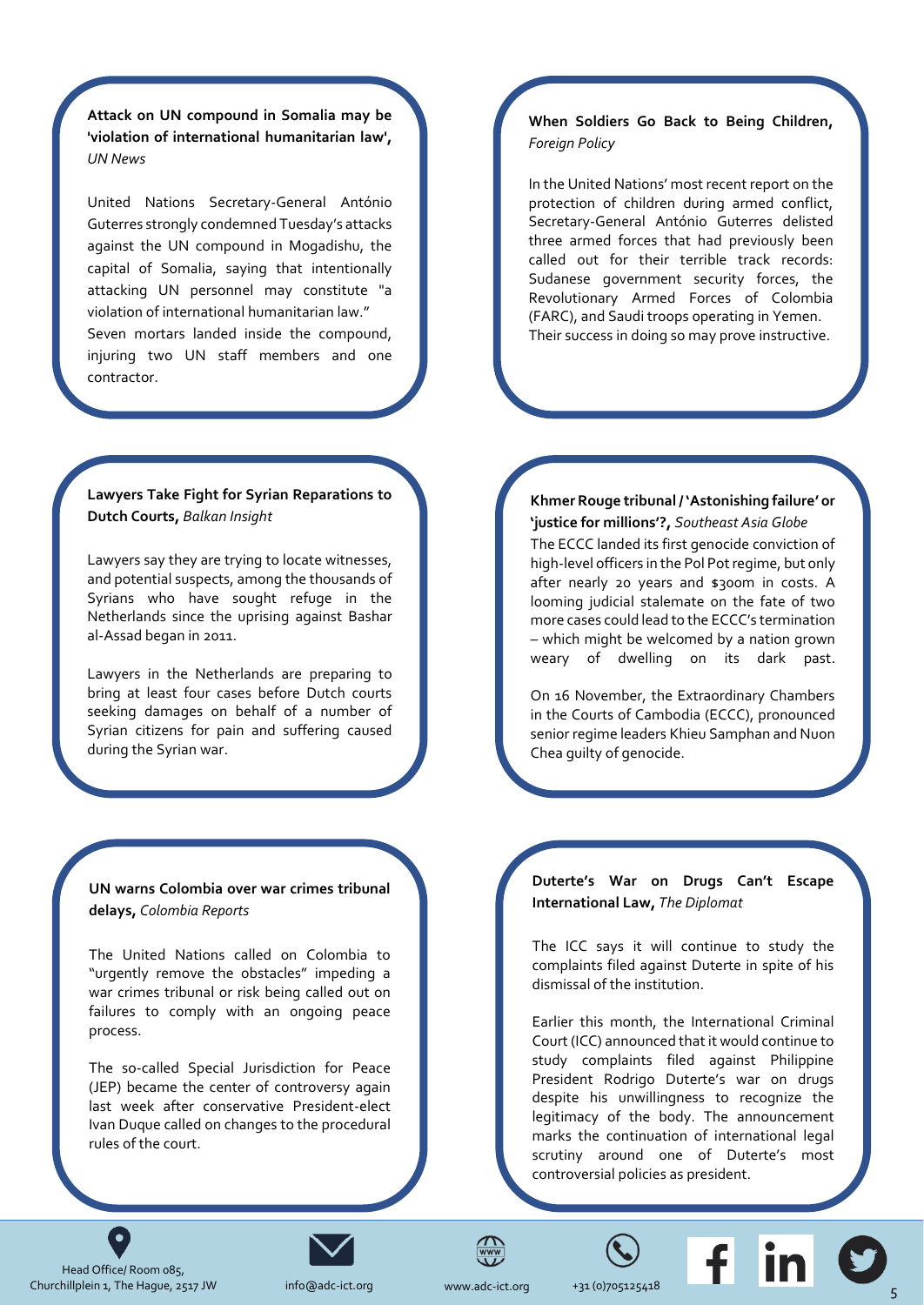# **ARTICLES AND BLC**

### BLOG UPDATES AND ONLINE LECTURES

### <span id="page-5-0"></span>**Blog Updates**

**"International Organizations and the Making of Modern Legal Histories"**, by Megan Donaldson. Blog available [here.](https://www.ejiltalk.org/international-organizations-and-the-making-of-modern-legal-histories/)

**"The Decentralisation of International Crimes: A shift from the central criminal apparatus at the ICC?"** by Sean Shun Ming Yau. Blog availabl[e here.](https://www.ejiltalk.org/the-decentralisation-of-international-crimes-a-shift-from-the-central-criminal-apparatus-at-the-icc/)

**"Procedural fairness and the crucible of cross examination",** by Owain Thomas QC. Blog availabl[e here.](https://ukhumanrightsblog.com/2018/12/19/procedural-fairness-and-the-crucible-of-cross-examination/)

### **Online Lectures and Videos**

**"The Individual and the Group: The Universal Declaration of Human Rights and the Genoicde Convention at 70"**, by Geneva Academy for International Humanitarian Law and Human Rights. Lecture available [here.](https://www.geneva-academy.ch/event/past-events/detail/132-the-individual-and-the-group-the-universal-declaration-of-human-rights-and-the-genocide-convention-at-70)

**"Online Course on the International Criminal Court",** Stanford Human Rights Education Initiative. Lecture available [here.](http://shrei.stanford.edu/node/449)

**"Successes and Challenges in the Fight against Impunity"**, by Olympia Bekou, University of Oxford. Lecture availabl[e here](https://podcasts.ox.ac.uk/successes-and-challenges-fight-against-impunity)

### PUBLICATIONS AND ARTICLES

### **Books**

Harold Hongju Koh (2018), **The Trump Administration and International Law**, Oxofrd Univeresity Press.

Colleen Rohan, Gentian Zyberi (2018), **Defense Perspectives on International Criminal Justice**, Oxford University Press.

William H. Boothby (2018), **New Technologies and the Law in War and Peace**, Cambridge University Press.

Jorge E. Núñez (2019), **Sovereignty Conflicts and International Law and Politics**, Routledge.

**Articles**

Yudan Tan (2018), **"The Identification of Customary Rules in International Criminal Law",** Utrecht Journal of International and European Law, Volume 34, Issue 2, pages 92–110.

Yue Zhang (2018), "**[Customary International Law and the Rule](https://www.peacepalacelibrary.nl/scripts/to_opac.php?ppn=419025227&abo=xx)  [Against Taking Cultural Property as Spoils of Wa](https://www.peacepalacelibrary.nl/scripts/to_opac.php?ppn=419025227&abo=xx)**r ", *Chinese Journal of International Law*, Volume 17, Issue 4, pages 943-989.

Alexander Heinze (2018), "**A Semantic Approach to Purposes and Goals in International Criminal Justice",** *International Criminal Law Review,* Volume18, Issue 6, pages 929-957.

### CALLS FOR PAPERS

**The Academy on Human rights and Humanitarian Law at the American University Washington College of Law** has issued a call for papers on the topic "*The Protection of Migrants under International Human Rights Law*". Deadline: 1 February 2019, for more information click [here.](https://esil-sedi.eu/?p=15539)

**The European Journal of Law and Political Sciences** issued a call for papers on the topic "Science of Law". Deadline: 28 February 2019, for more information click [here.](http://ppublishing.org/journals/405/)

**The Editorial Board of the African Yearbook on International Humanitarian Law** has issued a call for papers on the 'Current Developments' section.

Deadline: 1 March 2019, for more information click [here.](https://armedgroups-internationallaw.org/2019/01/17/call-for-submissions-for-the-african-yearbook-on-international-humanitarian-law%EF%BB%BF/)



[info@adc-](mailto:dkennedy@icty.org)ict.org